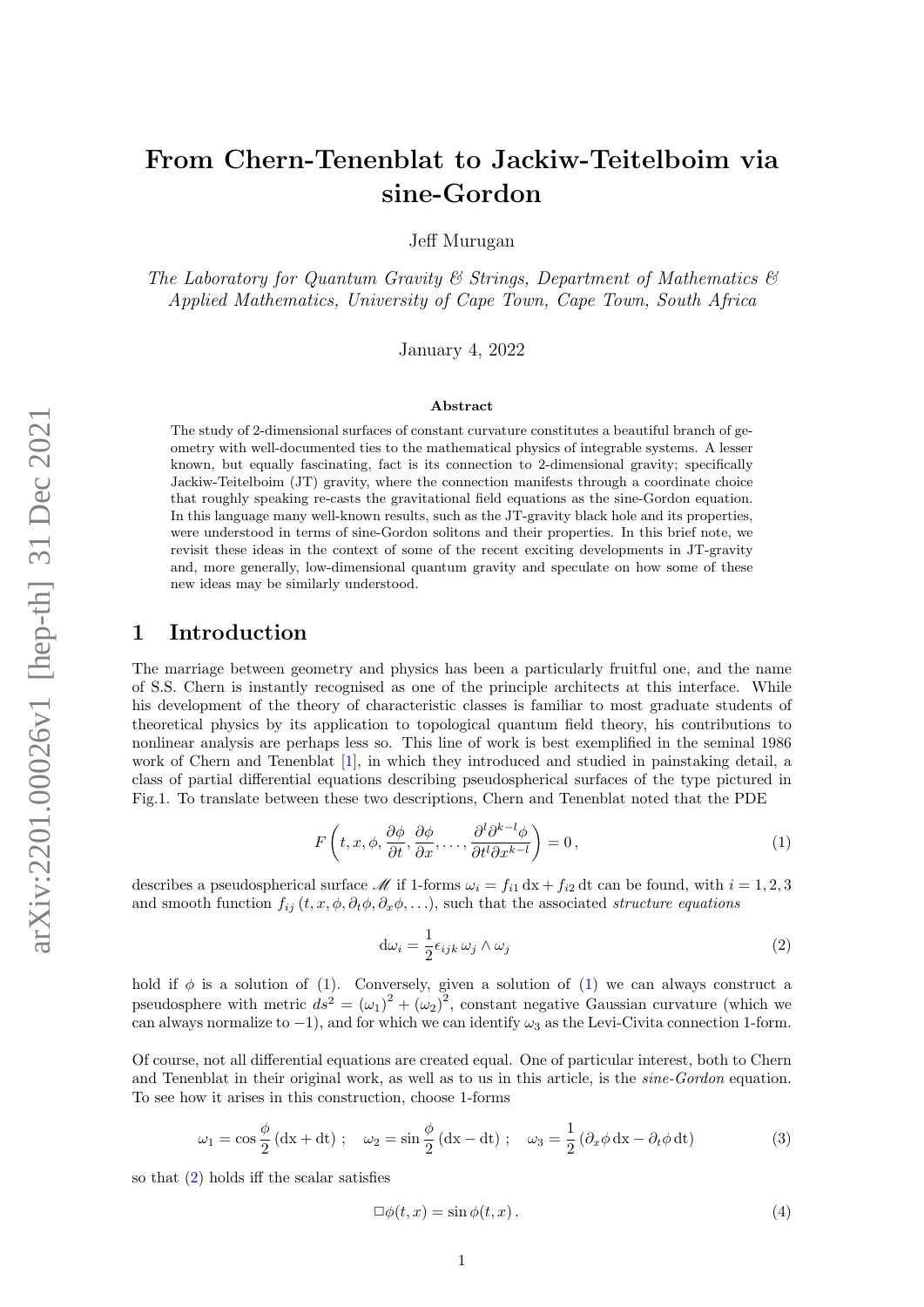

Figure 1: A pseudospherical surface defined parametrically through  $(x, y, z)$  $(\operatorname{sech}(u) \cos(v), \operatorname{sech}(u) \sin(v), u - \tanh(u)).$ 

This is by no means a unique choice of 1-forms that produce the sine-Gordon equation. In fact, Chern and Tenenblat themselves use

$$
\omega_1 = -\frac{1}{\eta} \sin \phi \, dt; \quad \omega_2 = \eta \, dx + \frac{1}{\eta} \cos \phi \, dt; \quad \omega_3 = \partial_x \phi \, dx \tag{5}
$$

as a one-parameter family of 1-forms that all yield the sine-Gordon equation for  $\phi(t, x)$ . Different choices of  $\omega_i$  yield, alternatively, the KdV, modified-KdV, Burgers and sinh-Gordon equations, among others. In addition to being prototypical examples of *integrable* equations, each of these 2-dimensional classical field theories also possess a rich spectrum of solitonic solutions.

The connection to 2-dimensional gravity is equally fascinating. Certainly, as everyone knows, Einstein gravity in  $(2 + 1)$ -dimensions is (dynamically) trivial. However it is a (slightly) lesser-known fact that Einstein gravity in  $(1+1)$ -dimensional is not even trivial. This is because in two spacetime dimensions the Einstein tensor  $G_{\mu\nu} \equiv R_{\mu\nu} - \frac{1}{2}g_{\mu\nu}R$  vanishes *identically*. To circumvent this rather boring state of affairs, Jackiw  $\left|3\right|$  and, independently, Teitelboim  $\left|2\right|$  made the suggestion to base the dynamical equations for *linear* gravity<sup>[1](#page-1-0)</sup> on the Reimann scalar instead, since in two dimensions, it is the simplest quantity that encodes all the local geometrical information about the spacetime. The resulting dilaton gravity theory, known as Jackiw-Teitelboim (JT) gravity, not only possesses a great deal of symmetry  $(SO(2, 1)$  in  $D = 2)$ , cosmological [\[4\]](#page-5-3) and black hole solutions [\[5\]](#page-5-4) and even a gauge-theoretic formulation  $[6, 7]$  $[6, 7]$  $[6, 7]$ , but - and this is the crux of this note - in fact *every* generic solution of pseudospherical equations of the form [\(1\)](#page-0-0) furnishes a classical solution of JT gravity [\[14\]](#page-5-7). In this sense, it would seem that JT gravity is deeply connected to the theory of integrable systems.

Spurred on by its relation to the Sachdev-Ye-Kitaev (SYK) model [\[8,](#page-5-8) [9\]](#page-5-9), JT gravity is currently enjoying a dramatic renaissance; one that has produced a slew of results on, among others, gravity as an ensemble average [\[10\]](#page-5-10), replica wormholes [\[11\]](#page-5-11) and potential resolutions of the information loss paradox [\[13\]](#page-5-12). A key feature of these new developments is the inclusion of the boundary data which encodes the Schwarzian dynamics [\[12\]](#page-5-13) and associated chaoticity properties of the theory. This is to be contrasted with the work carried out in the 1980's and 1990's which focused on the bulk dynamics. In this light then, it seems timeous to revisit the connection between JT gravity and integrable 2-dimensional models in the hope that there are lessons to be learnt from the geometry of pseudo-spherical surfaces that may yet prove valuable for quantum gravity. Alas this article will not contain them. An exposition of a lecture presented at the 2021 Nankai Symposium, it is instead two parts review (of the classical JT/sine-Gordon connection, following the treatment given in [\[15,](#page-5-14) [16,](#page-5-15) [17\]](#page-5-16)), one part wild speculation of how this connection may be used to understand some of the more contemporary questions asked of the 2-dimensional physics of JT gravity. The devil, as they say, is in the details, and these are left to forthcoming work [\[19\]](#page-5-17).

# 2 The sine-Gordon/JT connection

The sine-Gordon equation [\(4\)](#page-0-2) is the paragon of a nonlinear PDE; integrable, possessing a rich spectrum of solitonic solutions and (it's quantum version is even) S-dual to the massive Thirring model via bosonization. Following the prescription above, corresponding to the sine-Gordon equation [\(4\)](#page-0-2) is a pseudospherical Riemannian 2-manifold with metric

$$
ds^{2} = \sin^{2} \frac{\phi}{2} dt^{2} + \cos^{2} \frac{\phi}{2} dx^{2}
$$
 (6)

<span id="page-1-0"></span><sup>&</sup>lt;sup>1</sup>Not to be confused with *linearized* gravity, which is something else entirely.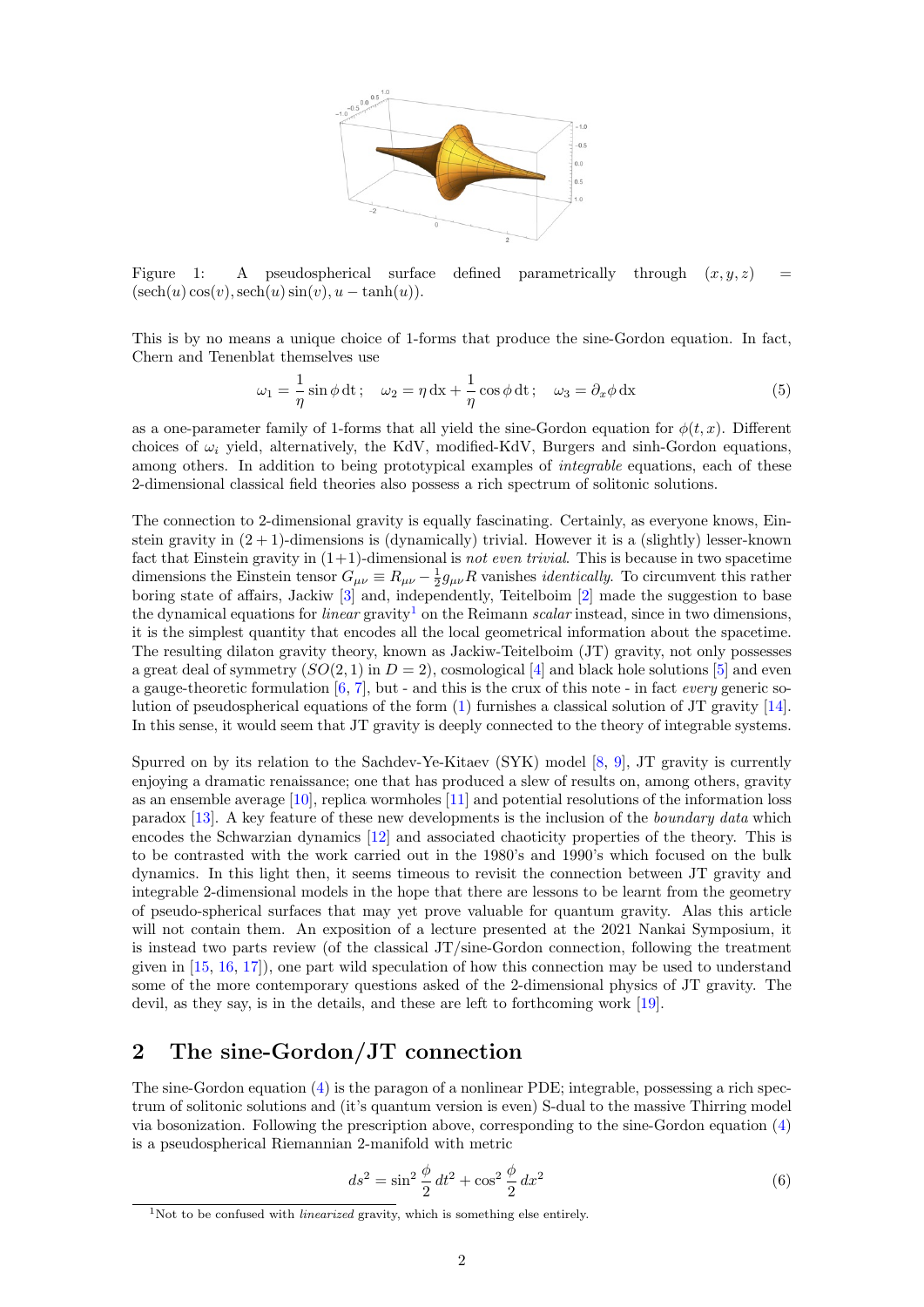Similarly, the (perhaps less familiar) *Euclidean* sine-Gordon equation maps to a *Lorentzian* pseudosphere according to

<span id="page-2-3"></span>
$$
\left(\partial_t^2 + \partial_x^2\right)\phi = \sin\phi \quad \longleftrightarrow \quad ds^2 = -\sin^2\frac{\phi}{2}dt^2 + \cos^2\frac{\phi}{2}dx^2. \tag{7}
$$

Of course, which 2-manifold this is, depends on  $\phi(t, x)$ . In differential geometry, Bäcklund transforms map pseudospherical surfaces into each other via linear differential equations. Translated back into the language of PDEs, these act as solution-generating transforms that, starting with some (usually trivial) initial seed solution, generate arbitrarily many more. A familiar, albeit trivial, example of the Bäcklund transform is the first order  $Cauchy-Riemann$  equations,

$$
\partial_x u = \partial_y v, \quad \partial_y u = -\partial_x v \,, \tag{8}
$$

that relate the real and imaginary components of an analytic function  $f(x, y) = u(x, y) + iv(x, y)$ . Since each of these components themselves satisfy the second order Laplace equation  $\Delta u(x, y) =$  $\Delta v(x, y) = 0$ , the Cauchy-Riemann equations act as an auto-Bäcklund transformation that maps the function  $u(x, y)$  into its harmonic conjugate,  $v(x, y)$ . On the other hand, the Bäcklund transform

$$
\partial_x v = \partial_x u + 2\kappa \exp\left(\frac{u+v}{2}\right), \quad \partial_y v = -\partial_y u - \frac{2}{\kappa} \exp\left(\frac{u-v}{2}\right),\tag{9}
$$

maps a harmonic function  $v(x, y)$  into a solution of the (nonlinear) Liouville equation  $\Delta u(x, y) =$  $\exp(u(x, y))$  [\[18\]](#page-5-18). Of course it is much simpler to solve the linear Laplace equation than the nonlinear Liouville equation. More to the point of this article, the linear system,

<span id="page-2-1"></span>
$$
\partial_X v = \partial_X u + 2\kappa \sin\left(\frac{u+v}{2}\right), \quad \partial_Y v = -\partial_Y u + \frac{2}{\kappa} \sin\left(\frac{u-v}{2}\right),\tag{10}
$$

furnishes an auto-Bäcklund transformation,  $B_{\kappa}$  for the sine-Gordon equation<sup>[2](#page-2-0)</sup>, with parameter κ. To illustrate the power of [\(10\)](#page-2-1) as a solution-generating transform, let's start with the trivial solution of [\(4\)](#page-0-2),  $v = 0$ , as a seed. Substituting into [\(10\)](#page-2-1), integrating, and converting back to  $(t, x)$ coordinates yields

<span id="page-2-4"></span>
$$
u(t,x) = 4 \tan^{-1} \left[ \exp \left( \frac{x - x_0 - v(t - t_0)}{\sqrt{1 - v^2}} \right) \right].
$$
 (11)

This is, of course just the sine-Gordon kink (or 1-soliton since it carries topological charge  $Q = 1$ ). More generally, if  $\omega$  is any seed solution, and  $\omega_{12\cdots N} \equiv \mathsf{B}_{\kappa_N}(\cdots \mathsf{B}_{\kappa_2}(\mathsf{B}_{\kappa_1}(\omega)))$ , then the *Bianchi per*mutability theorem  $[18]$  gives an entirely algebraic construction of the N-soliton of the sine-Gordon equation, given the data  $\{\omega, \omega_1, \omega_2, \ldots, \omega_{123\cdots N-1}\}.$ 

To appreciate the connection to 2-dimensional gravity, consider the JT-gravity action functional,

$$
I_{JT}[\tau, g_{\mu\nu}] = \frac{1}{16\pi G_N} \int_{\mathcal{M}} d^2x \sqrt{-g} \,\tau (R + \Lambda) , \qquad (12)
$$

with (dimensionless) Newton's constant  $G_N$ , dilaton  $\tau$ , and cosmological constant  $\Lambda$ , which we will set to 2 in what follows. Solutions of the associated equations of motion,  $R + 2 = 0$  and  $(\nabla_{\mu}\nabla_{\nu} - g_{\mu\nu})\tau = 0$ , are manifestly constant curvature, and therefore maximally symmetric in the sense of admitting three independent Killing vectors  $k_{(i)}^{\mu} = \epsilon^{\mu\nu} \partial_{\nu} \tau_{(i)} / \sqrt{-g}, i = 1, 2, 3$ . All such solutions must be locally diffeomorphic to  $AdS_2$  however, because a solution is determined by both the metric  $g_{\mu\nu}$  and the dilaton  $\tau$ , it may still be *globally* distinct from  $AdS_2$ . An example of this is the JT black hole,

<span id="page-2-2"></span>
$$
ds^{2} = -\left(r^{2} - M\right)dt^{2} + \left(r^{2} - M\right)^{-1}dr^{2},\tag{13}
$$

where M is constant and  $r$  is linearly related to the dilaton. This solution, which can also be arrived at by dimensionally truncating a 3-dimensional BTZ black hole, clearly has a horizon at √  $r = \sqrt{M}$ . While the BTZ black hole is singular at  $r = 0$ , the same is not true of [\(13\)](#page-2-2). However, there is a corresponding statement in JT gravity and that is that at  $\tau = 0$ ,  $G_N$  blows up.

<span id="page-2-0"></span><sup>&</sup>lt;sup>2</sup>In the sense that both u and v each satisfy the sine-Gordon equation, with X and Y regarded as lightcone coordinates for the d'Alembertian operator.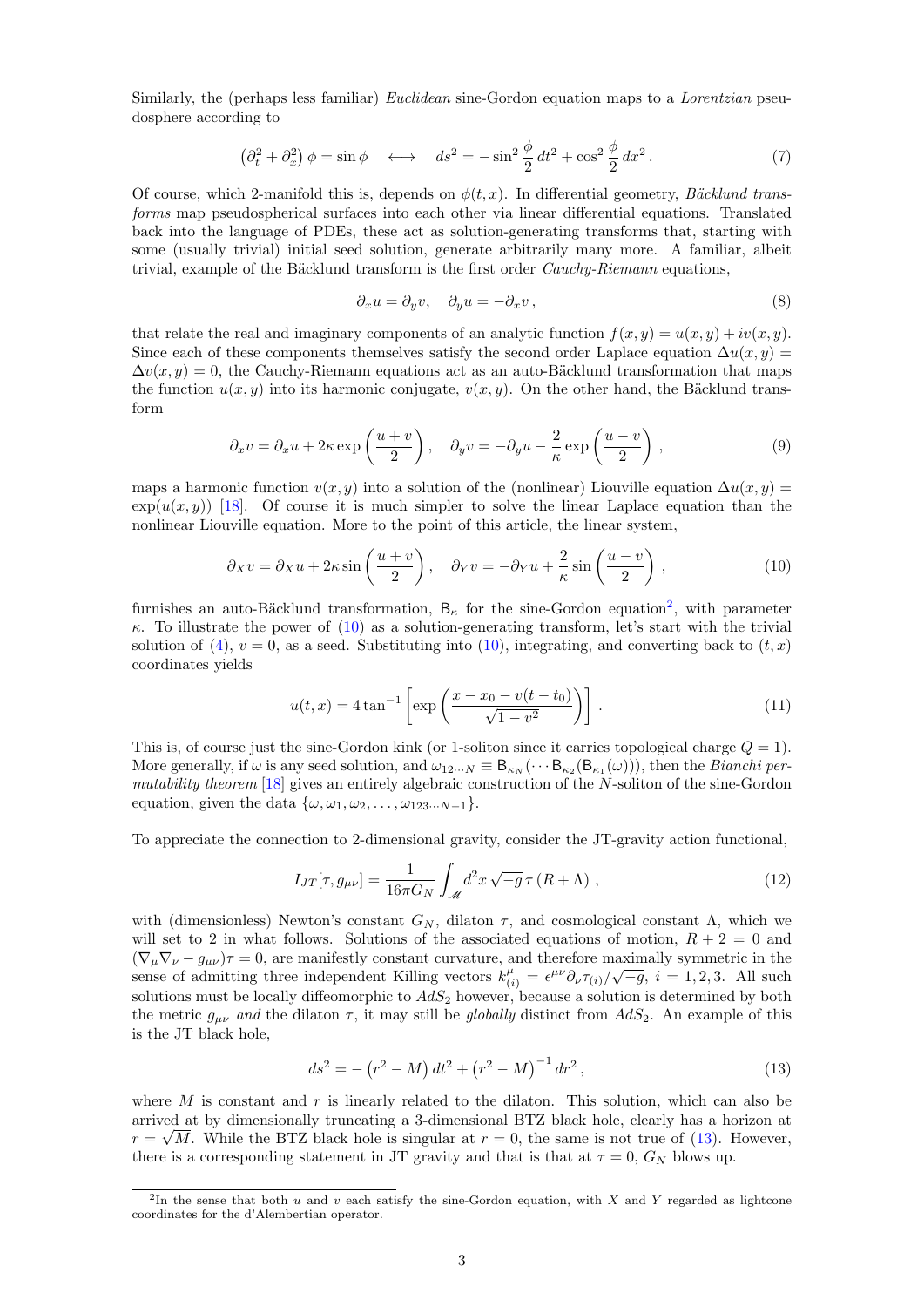To make the connection to pseudospherical surfaces, let's take as an ansatz for the metric the line element given in [\(7\)](#page-2-3). Substituting into the JT action functional reduces it to the form,

$$
I_{JT}[\tau,\phi] = \frac{1}{16\pi G_N} \int_{\mathcal{M}} d^2x \,\tau \left(\Delta\phi - \sin\phi\right) \,. \tag{14}
$$

Correspondingly, the equations of motion that arise from variation of  $I_{JT}$  with respect to the dilaton and the embedding coordinate, $\phi$  are the Euclidean sine-Gordon equation,  $\Delta \phi = \sin \phi$  and, respectively, the second order linear equation,  $(\Delta - \cos \phi)\tau = 0$ . An interesting observation to be made here is that, even though (one of) the equations of motion reduce to the sine-Gordon equation in this gauge, the JT action does not reduce to the sine-Gordon action. In a remarkable series of articles [\[15,](#page-5-14) [16,](#page-5-15) [17\]](#page-5-16), Gegenberg and Kunstatter showed that the theory is nevertheless quite rich. Two points in particular should be singled out. The first is that taking  $\phi$  to be the sine-Gordon kink [\(11\)](#page-2-4), reduces the ansatz to

$$
ds^2 = -\mathrm{sech}^2 \rho \, dt^2 + \tanh^2 \rho \, dx^2 \,,\tag{15}
$$

with  $\rho \equiv (x - vt)$ / √  $\overline{1-v^2}$  and  $x_0 = t_0 = 0$ . Then, defining the new coordinates  $(t', r')$  through

$$
dt'^2 \equiv dt^2 - v \frac{\sqrt{1 - v^2} \sinh^2 \rho}{1 - v^2 \sinh^2 \rho} d\rho, \quad r' \equiv \sqrt{1 - v^2} \operatorname{sech} \rho,
$$
 (16)

yields precisely the JT black hole  $(13)$  if we identify the black hole mass M with the (square of the) spectral parameter,  $v^2$ . The resulting metric has ADM energy  $E = v^2/2G_N$ , is singular at the location of the kink,  $\rho = 0$  and at  $\rho = \infty$ , and regular at the horizon  $r' = v$ . This construction is quite general; indeed the authors of  $[17]$  go on to show that an N-soliton solution of the sine-Gordon equation (of which the kink is the 1-soliton) can be mapped to a black-hole metric of JT gravity with a unique mass. The second point, while more speculative is no less intriguing, and asks if the N-soliton construction may provide some insight into the nature of the Bekenstein-Hawking entropy of the JT black hole. Ignoring much of the exotica<sup>[3](#page-3-0)</sup> of the sine-Gordon spectrum, the total rest energy of an N-soliton is given in terms of the sine-Gordon coupling  $\beta$  by  $E_0 = N/\beta$ . As argued earlier, the N-soliton state can be constructed from lower topological charge states. This is more than just a mathematical statement encoded in the Bianchi permutability theorem; it is a physical fact. The degeneracy of this state is then computed as the number of ways of writing N as a sum of non-negative integers *i.e.* the partition of N,  $p(N)$ . While no exact closed form expression exists for  $p(N)$ , for large N it can be approximated by the Hardy-Ramanujan formula,

$$
p(N) \sim \frac{1}{4N\sqrt{3}} \exp\left(\pi \sqrt{\frac{2N}{3}}\right). \tag{17}
$$

The corresponding entropy of the state  $S \sim \log(p(N)) \sim \pi$ √ N, matching the Bekenstein-Hawking entropy of the JT black hole [\(13\)](#page-2-2), up to (admittedly important) factors of order one. As the authors themselves remark, this argument is rather coarse and in need of refinement. Still, it is hardly likely to be merely coincidental.

# 3 Some speculative comments

Having summarised, perhaps overly succinctly, what was known about the Chern-Tenenblat/sine-Gordon/Jackiw-Teitelboim connection around the turn of the last century, we now proceed to speculate as to how this may fit into the present day context in which, at least in the holographic quantum gravity community, JT gravity is enjoying somewhat of a deluge of attention. Much of this interest can be traced back to Kitaev's remarkable observation that the low-energy limit of JT gravity matches that of the SYK model of N Majorana fermions interacting with quenched random q-body interactions [\[8,](#page-5-8) [9\]](#page-5-9). Key to this observation is the Gibbons-Hawking boundary term

$$
I_{bdy} = \frac{1}{8\pi G_N} \int_{\partial \mathcal{M}} \tau_b K \,, \tag{18}
$$

that needs to be added to  $I_{IT}$  in the holographic context, when the manifold M has a boundary  $\partial \mathcal{M}$  in which the dual field theory resides. Here K is the trace of the extrinsic curvature tensor and

<span id="page-3-0"></span><sup>3</sup>These include, soliton-anti-soliton bound states, breathers etc.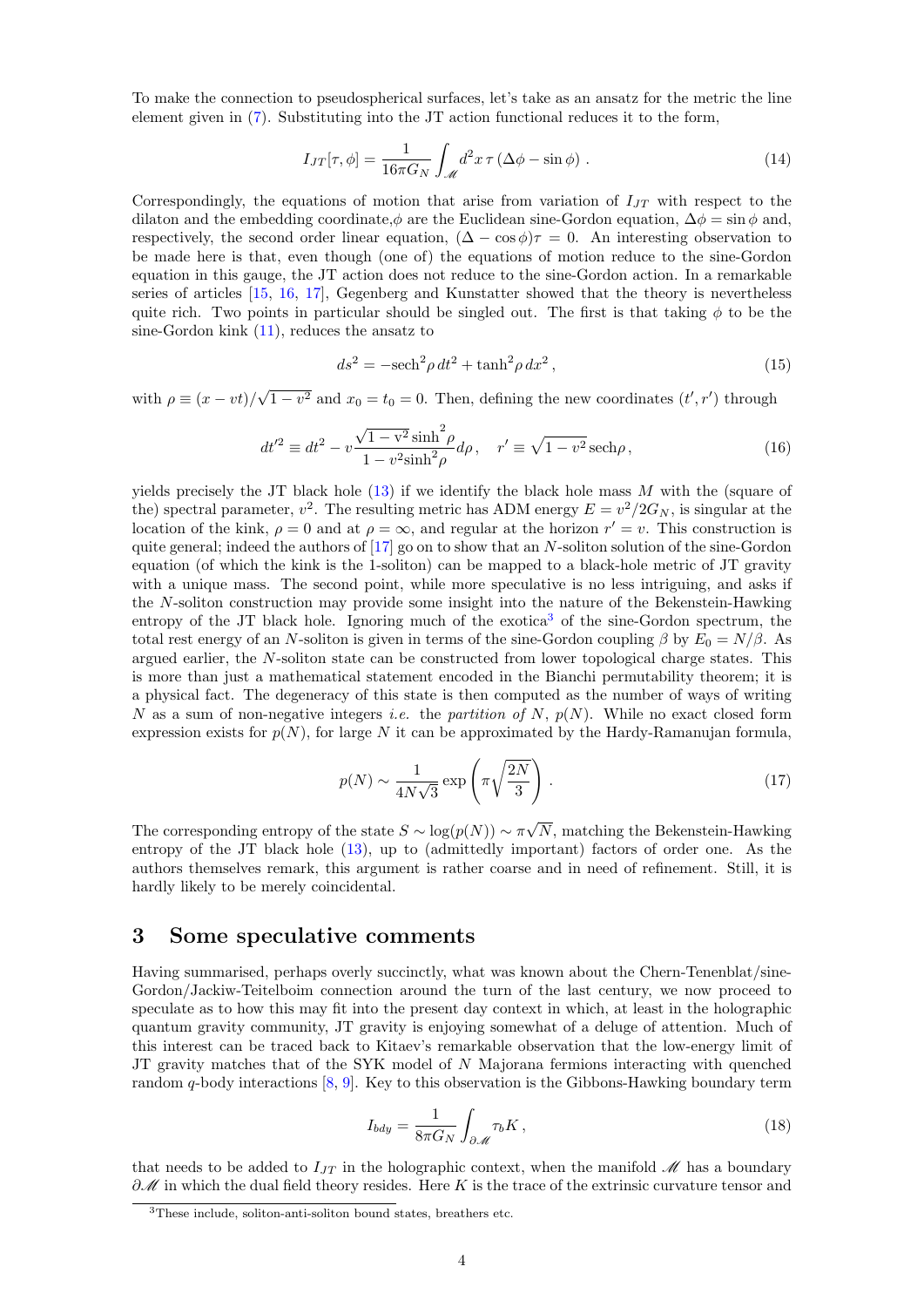$\tau_b = \tau |_{\partial M}$ , is the value of the dilaton on the boundary. If, as in this case,  $\partial M$  is a co-dimension-1 curve parameterized by some 'time' variable u then  $\mathcal M$  is cut out along the trajectory  $(t(u), z(u))$ . If, in addition,  $T$  and  $n$  denote the tangent vector field and unit normal to the boundary curve respectively, then

$$
K = -\frac{g(T, \nabla_T n)}{g(T, T)} = \frac{t'(t'^2 + z'^2 + zz'') - zz't''}{(t'^2 + z'^2)^{3/2}}.
$$
\n(19)

Implementing boundary conditions on the induced metric and dilaton of  $ds|_{\partial\mathcal{M}} = du/\epsilon$ ,  $\tau_b = \tau_r/\epsilon$ and sending  $\epsilon \to 0$  allows the extrinsic curvature to be written in terms of the Schwarzian derivative as  $K = 1 + \epsilon^2$ Sch $(t, u)$  to leading order in  $\epsilon$ . This defines the so-called Schwarzian action that encodes the leading order corrections to the conformal limit and, important for the identification with the dual quantum mechanics on the boundary, controls the chaos properties of the theory as diagnosed by the out-of-time-order four-point correlators. Evidently, all the action is at the boundary<sup>[4](#page-4-0)</sup>. To see how to understand these developments, particularly the Schwarzian action and its implications for chaos, in the sine-Gordon gauge, notice that the *pure*  $AdS<sub>2</sub>$  background maps to the sine-Gordon equation on the infinite line. The boundary conditions supplied at spatial infinity are famously integrable and precisely the reason we can construct its soliton spectrum via the Bäcklund transform. Cutting off the spacetime with some boundary curve has the effect of putting the sine-Gordon equation on a *finite, time-dependent* interval. Now, even on a static finite interval, boundary conditions that preserve integrablility are a set of measure zero, but when the endpoints of the interval are subject to external driving, the system is generically chaotic [\[20\]](#page-5-19), exhibiting similar characteristics to the Sinai billiard problem one dimension higher (see Figure 2).



Figure 2: A plot of the positions of two classical particles on a time-dependent finite interval, starting a distance of  $10^{-3}$  away from each other with the left boundary remaining fixed and the right boundary's position given by  $L(t) = 3(1 - \frac{1}{2}|\sin t|)$ . The rapid divergence of trajectories is characteristic of classical chaotic behaviour.

However, the Schwarzian limit of JT-gravity is not just mildly chaotic; as the putative dual to the SYK model, it is *maximally chaotic* in the sense of saturating the MSS bound on the leading Lyapunov exponent [\[21\]](#page-5-20). Again, chaos in the bounded sine-Gordon equation should be anticipated, but why and how such a system exhibits maximal chaos remains unclear, especially because there is no such expectation of a classical system. On the topic of boundaries, while there is an extensive literature on pseudospheres without boundary, most of which can be faithfully mapped to various solitons of the sine-Gordon equation, comparatively little is known about pseudospheres with boundaries, save that they are difficult to construct directly. On the other hand, with the map between sine-Gordon solutions and pseudospheres at hand, perhaps knowledge of sine-Gordon solitons on the finite interval, along with their various bound states may well facilitate such constructions. Our motivation for studying this problem is more utilitarian; one solution of nearly- $AdS_2$  gravity that has generated significant recent interest, in part because it offers an excellent laboratory for the controlled study of questions of information loss, the Hawking-Page transition, Page curves and emergent gravity, is a wormhole configuration that connects the two boundaries of the global spacetime [\[22\]](#page-5-21). This Maldacena-Qi wormhole is conjectured to be dual to two coupled SYK quantum dots and it is tempting to speculate that such a "double trumpet" solution may be constructed by gluing together two pseudospheres with boundary along the boundary, in which case the wormhole would map to a soliton bound state. Finally, there is the issue of quantization of JT gravity and the corresponding quantum sine-Gordon system, but perhaps that is a story for another Nankai symposium.

<span id="page-4-0"></span><sup>4</sup>Sorry, couldn't resist.